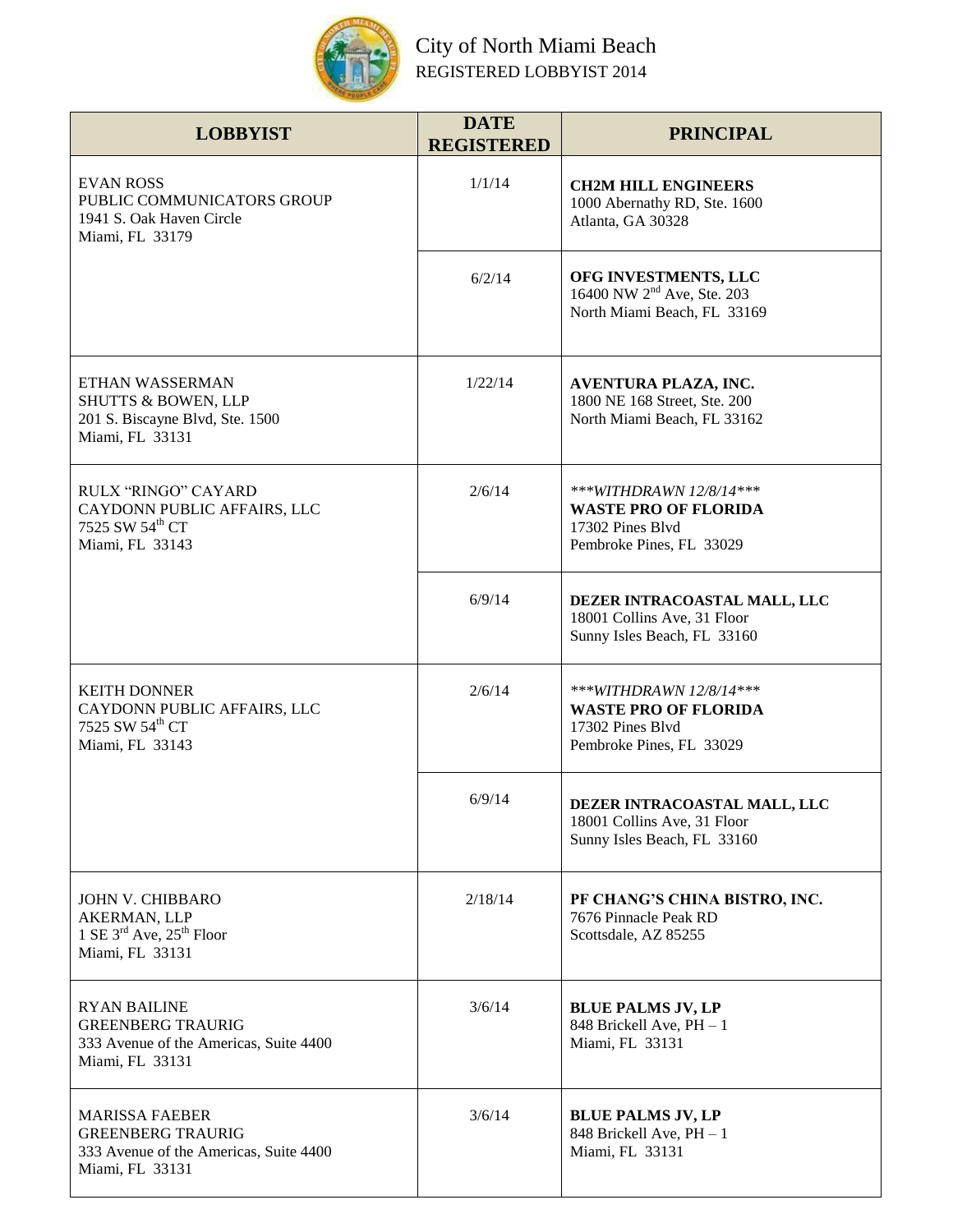| <b>LOBBYIST</b>                                                                                                                                      | <b>DATE</b><br><b>REGISTERED</b> | <b>PRINCIPAL</b>                                                                                                            |
|------------------------------------------------------------------------------------------------------------------------------------------------------|----------------------------------|-----------------------------------------------------------------------------------------------------------------------------|
| <b>EVE A. BOUTSIS</b><br>612 Sevilla Ave<br>Coral Gables, FL 33134                                                                                   | 3/10/14                          | <b>EVE A. BOUTSIS</b><br>612 Sevilla Ave<br>Coral Gables, FL 33134                                                          |
| <b>CLIFFORD A. SCHULMAN</b><br>WEISS SEROTA HELFMAN PASTORIZA<br>COLE & BONSKE, P.L.<br>2525 Ponce De Leon Blvd, Suite 700<br>Coral Gables, FL 33134 | 3/14/14                          | MILLER'S ALE HOUSE, INC.<br>612 N Orange Ave, Suite C<br>Jupiter, FL 33458                                                  |
| <b>STANLEY B. PRICE</b><br><b>BILZIN SUMBERG BAENA PRICE</b><br>& AXELROD, LLP<br>1450 Brickell Ave, Suite 2300<br>Miami, FL 33131                   | 3/25/14                          | <b>CANAL PARK OFFICE, LLC</b><br>3363 NE 163 Street, Suite 805<br>North Miami Beach, FL 33160                               |
|                                                                                                                                                      | 7/11/14                          | <b>EASTERN SHORES PROFESSIONAL</b><br><b>CENTER, LLC</b><br>2775 Sunny Isles Blvd, Suite 118<br>North Miami Beach, FL 33160 |
|                                                                                                                                                      | 11/13/14                         | <b>NISSO BEDOLACH</b><br>1111 Park Center Blvd, #450<br>Miami Gardens, FL 33169                                             |
| <b>MANGOS GUERLIN ESCAR</b><br>WASTE PRO OF FLORIDA, INC.<br>17302 Pines Blvd<br>Pembroke Pines, FL 33029                                            | 4/17/14                          | WASTE PRO OF FLORIDA, INC.<br>17302 Pines Blvd<br>Pembroke Pines, FL 33029                                                  |
| <b>RUSSELL MACKIE</b><br>WASTE PRO OF FLORIDA, INC.<br>17302 Pines Blvd<br>Pembroke Pines, FL 33029                                                  | 4/17/14                          | WASTE PRO OF FLORIDA, INC.<br>17302 Pines Blvd<br>Pembroke Pines, FL 33029                                                  |
| <b>JASON NEAL</b><br>WASTE MANAGEMENT INC. OF FL<br>3401 NW 110 Street<br>Miami, FL 33167                                                            | 4/23/14                          | <b>WASTE MANAGEMENT INC. OF</b><br><b>FLORIDA</b><br>3401 NW 110 Street<br>Miami, FL 33167                                  |
| FELIX M. LASARTE<br>THE LASARTE LAW FIRM<br>3250 NE 1 <sup>st</sup> Avenue, Suite 334<br>Miami, FL 33137                                             | 4/28/14                          | 16348 NE 26 <sup>th</sup> AVENUE, LLC.<br>3165 NE 163 <sup>rd</sup> Street<br>North Miami Beach, FL 33160                   |
| <b>JOSE A. BERMUDEZ</b><br><b>JAB STRATEGIES, LLC</b><br>815 NW 57 <sup>th</sup> Avenue<br>Miami, FL 33126                                           | 4/30/14                          | DUTCH DOCKLANDS, LLC<br>200 S. Biscayne Blvd<br>Miami, FL 33131                                                             |
|                                                                                                                                                      |                                  |                                                                                                                             |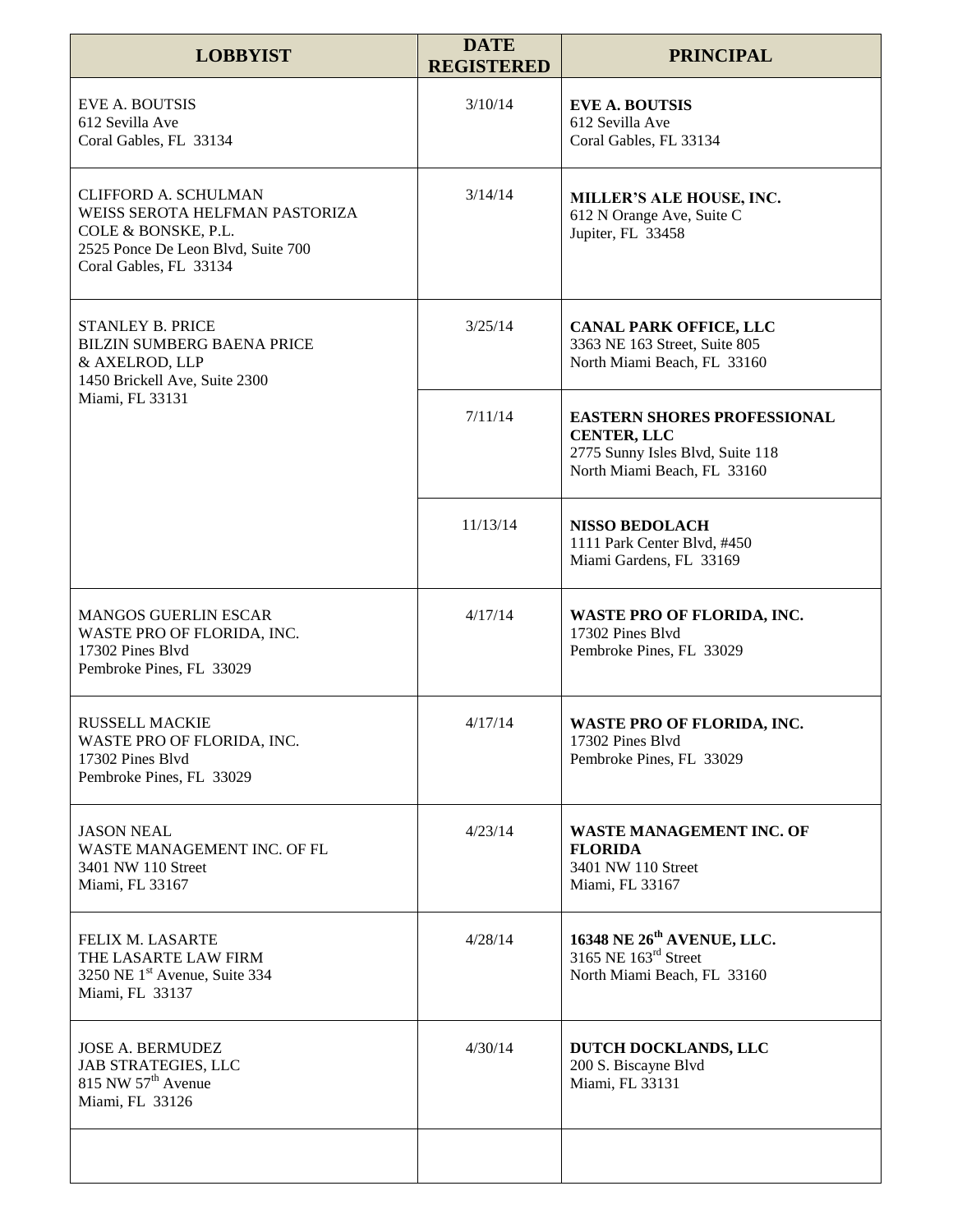| <b>LOBBYIST</b>                                                                                                              | <b>DATE</b><br><b>REGISTERED</b> | <b>PRINCIPAL</b>                                                                                    |
|------------------------------------------------------------------------------------------------------------------------------|----------------------------------|-----------------------------------------------------------------------------------------------------|
| <b>FRANK W. BEHRENS</b><br>DUTCH DOCKLANDS USA LLC.<br>200 South Biscayne Blvd<br>Miami, Fl 33131                            | 4/30/14                          | DUTCH DOCKLANDS, LLC<br>200 South Biscayne Blvd<br>Miami, FL 33131                                  |
| <b>JEROEN C. SCHUURING</b><br>DUTCH DOCKLANDS USA LLC.<br>200 South Biscayne Blvd, Suite 2790<br>Miami, FL 33131             | 4/30/14                          | DUTCH DOCKLANDS, LLC<br>200 South Biscayne Blvd<br>Miami, FL 33131                                  |
| DR. ALEXIS JACQUELIN<br>Psycho Ed & Consultation Services, Inc.<br>822 North East Street, Suite 106<br>North Miami, FL 33161 | 5/8/2014                         |                                                                                                     |
| NORMAN C. POWELL<br>LAW OFFICE OF NORMAN C. POWEL<br>17100 North East 19 Ave<br>North Miami Beach, FL 33162                  | 5/13/2014                        | SMG ENTERTAINMENT, INC.<br>17450 Biscayne Blvd<br>Miami, FL                                         |
| MITCHELL H. EDELSTEIN<br>STRATEGIC CAMPAIGN CONSULTANTS, INC<br>7524 Adventure Ave<br>North Bay Village, FL 33141            | 5/13/14                          | SMG ENTERTAINMENT, INC.<br>17450 Biscayne Blvd<br>Miami, FL                                         |
|                                                                                                                              | 7/30/14                          | <b>JACOB ELHAR</b><br>MOORE 77, LLC<br>15780 W. Dixie Hwy<br>North Miami Beach, FL 33162            |
| MIGUEL A. DIAZ DE LA PORTILLA<br>ARNSTEINE & LEHR, LLP<br>200 S. Biscayne Blvd, Suite. 3600<br>Miami, Fl 33131               | 5/14/14                          | $16348$ NE $26^{\mathrm{TH}}$ AVE, LLC<br>3165 NE 163 Street<br>North Miami Beach, FL 33160         |
|                                                                                                                              | 10/6/14                          | <b>DEZER PROPERTIES</b><br>18001 Collins Ave, 31 <sup>st</sup> Floor<br>Sunny Isles Beach, FL 33160 |
| DAVID A. FREEDMAN<br><b>COFFEY BURLINGTON</b><br>2699 S. Bayshore DR<br>Miami, FL 33133                                      | 5/20/14                          | <b>AVENTURA PROPERTY</b><br><b>HOLDINGS, LLC</b><br>2655 S. Bayshore DR, Ste. 703<br>Miami, FL      |
| <b>EDWARD MARTOS</b><br><b>GREENBERG TRAURIG</b><br>333 Avenue of the Americas, 40 <sup>th</sup> Floor<br>Miami, FL 33131    | 6/3/14                           | DUTCH DOCKLANDS USA, LLC<br>2720 Biscayne Blvd. Suite 2790<br>Miami, FL 33131                       |
|                                                                                                                              |                                  |                                                                                                     |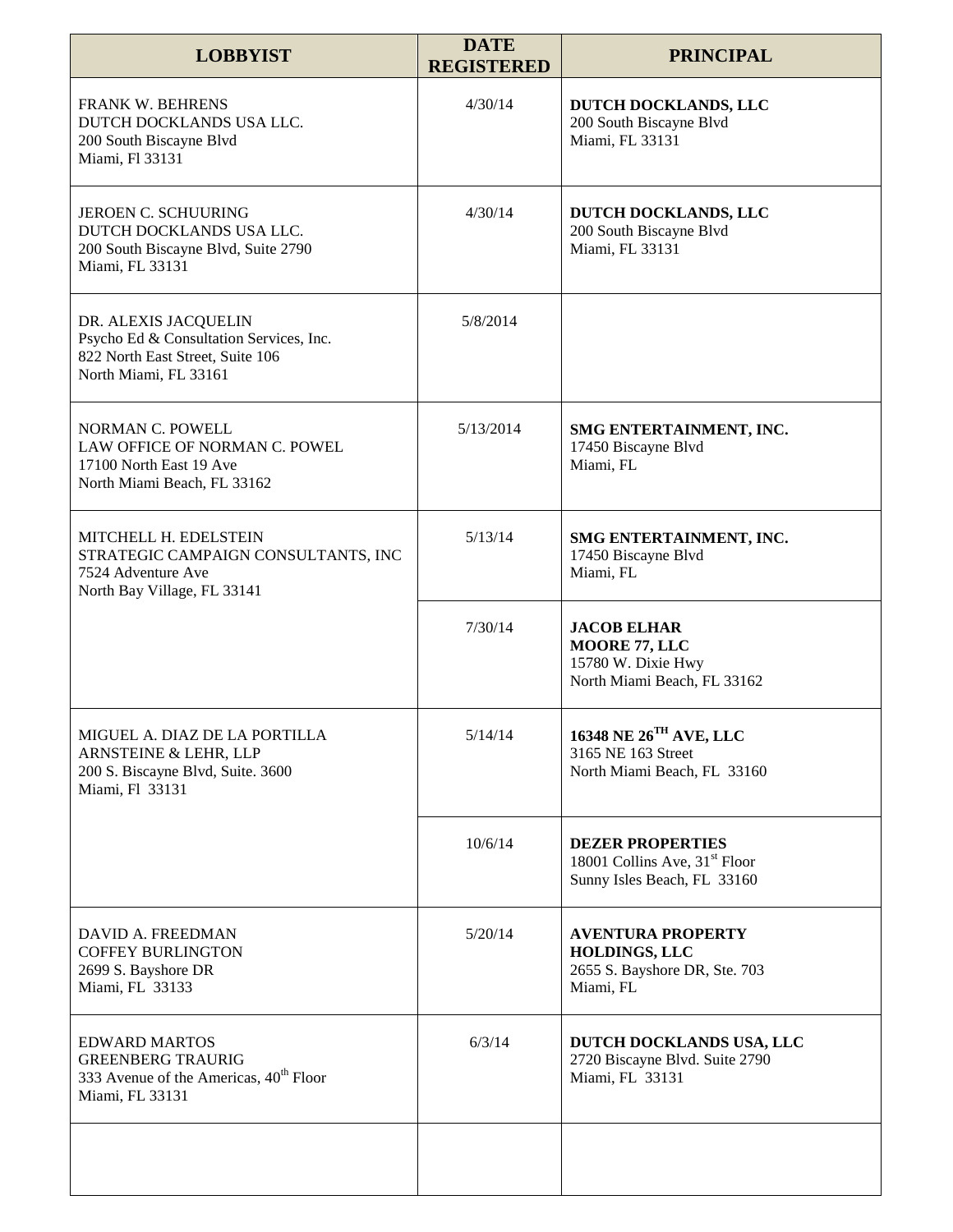| <b>LOBBYIST</b>                                                                                                            | <b>DATE</b><br><b>REGISTERED</b> | <b>PRINCIPAL</b>                                                                      |
|----------------------------------------------------------------------------------------------------------------------------|----------------------------------|---------------------------------------------------------------------------------------|
| <b>KERRI BARSH</b><br><b>GREENBERG TRAURIG</b><br>333 Avenue of the Americas, 40 <sup>th</sup> Floor<br>Miami, FL 33131    | 6/3/14                           | DUTCH DOCLANDS USA, LLC<br>2720 Biscayne Blvd, Suite 2790<br>Miami, Fl 33131          |
| ARAMANDO GUTIERREZ<br><b>GUTIERREZ &amp; ASSOCIATES</b><br>3175 SW 8 <sup>th</sup> Street<br>Miami, FL 33134               | 6/16/14                          | <b>WORLD WASTE RECYCLING</b><br>3500 NW 51 <sup>st</sup> Street<br>Miami, FL 33142    |
| <b>DON DELOACH</b><br>ONE EIGHTY CONSULTING<br>413 N Meridian Street<br>Tallahassee, FL 32301                              | 6/18/14                          | <b>BLACK BOARD, INC.</b><br>650 Massachusetts Ave NW<br>Washington, DC 20001          |
| JAVIER L. VAZQUEZ<br>BERGER SINGERMAN, LLP<br>1450 Brickell Ave, Suite 1900<br>Miami, FL 33131                             | 7/9/14                           | SOCCER DEVELOPMENT GROUP, LLC<br>16422 Collins Ave, Apt 2112<br>Sunny Isles, FL 33160 |
|                                                                                                                            | 9/17/14                          | SOUTHERN WASTE SYSTEMS, LTD.<br>2380 College Ave<br>Davie, FL 33137                   |
| <b>JOSE C. PRADO</b><br>RED DESIGN GROUP, LLC<br>1000 S. Red Road, Suite 202<br>West Miami, FL 33144                       | 8/11/14                          | <b>VALENTE BROTHERS JIU JITSU</b><br>3250 NE 1st Ave, #334<br>Miami, FL 33137         |
| EDUARDO H. MUHINA<br>RED DESGN GROUP, LLC<br>1000 S. Red Road, Suite 202<br>West Miami, FL 33144                           | 8/11/14                          | <b>VALENTE BROTHERS JIU JITSU</b><br>3250 NE 1st Ave, #334<br>Miami, FL 33137         |
| <b>CARLOS J. GIMENEZ</b><br><b>BALSERA COMMUNICATIONS</b><br>2020 Ponce De Leon Blvd, Suite 1003<br>Coral Gables, FL 33134 | 9/15/14                          | <b>DUTCH DOCKLANDS</b><br>200 S. Biscayne Blvd, Suite 2790<br>Miami, FL 33131         |
| <b>ERIC KATZ</b><br><b>BALSERA COMMUNICATIONS</b><br>2020 Ponce De Leon Blvd, Suite 1003<br>Coral Gables, FL 33134         | 9/15/14                          | <b>DUTCH DOCKLANDS</b><br>200 S. Biscayne Blvd, Suite 2790<br>Miami, FL 33131         |
| <b>JOSEPH S. GELLER</b><br>GREENSPOON MARDER, P.A.<br>200 E. Broward Blvd, Suite 1800<br>Fort Lauderdale, FL 33301         | 9/19/14                          | MOORE 77, LLC<br>2350 Hollywood Blvd<br>Hollywood, FL 33024                           |
|                                                                                                                            |                                  |                                                                                       |